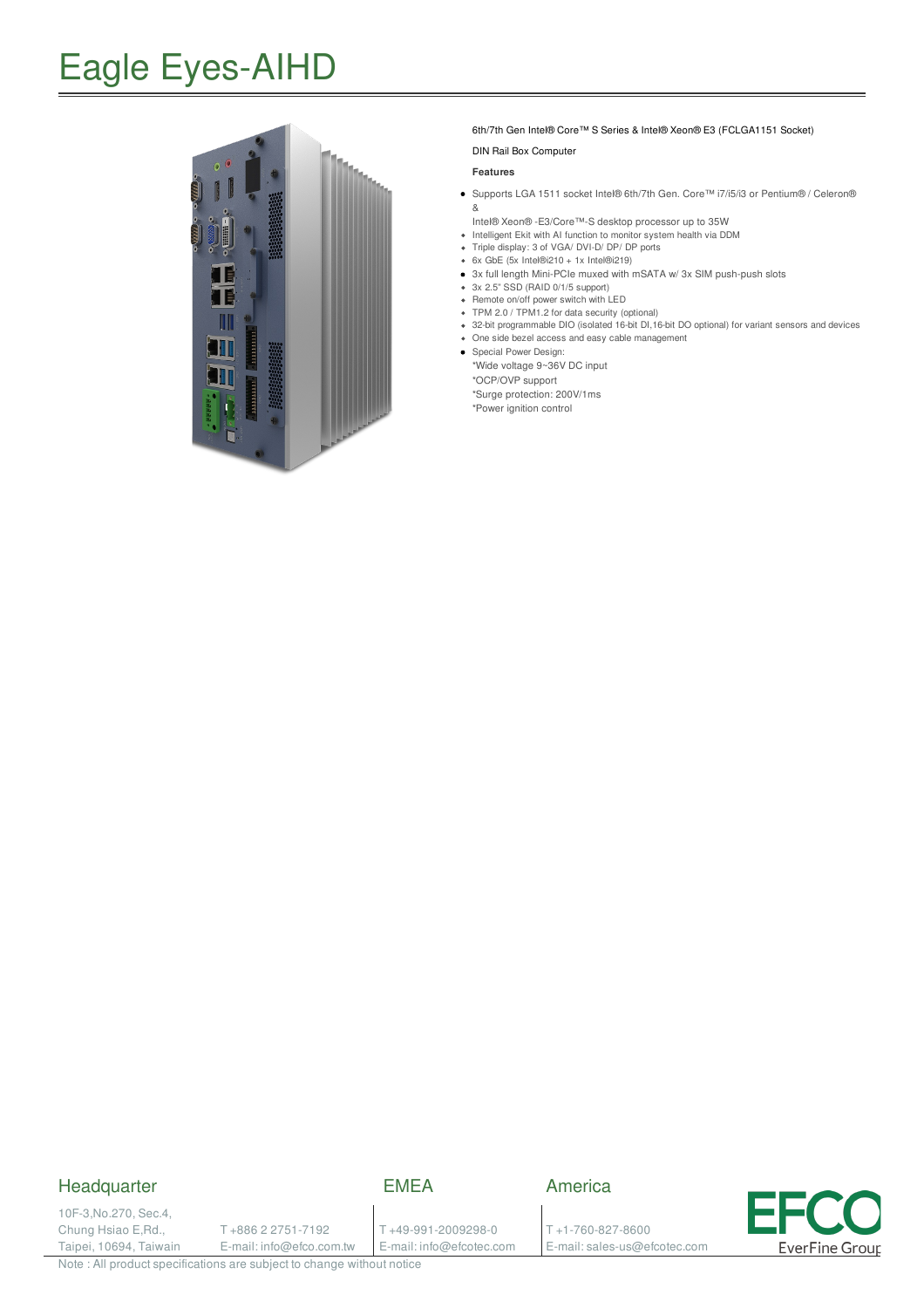# Eagle Eyes-AIHD

## **AMA**

| <b>Digi-key Electronics</b> |                    |  |
|-----------------------------|--------------------|--|
| ELECTRONICS                 | <b>AIHDP-7500T</b> |  |

## **EMEA**



### Headquarter

EMEA

10F-3,No.270, Sec.4, Chung Hsiao E,Rd., Taipei, 10694, Taiwain

T +886 2 2751-7192 E-mail: info@efco.com.tw

T +49-991-2009298-0 E-mail: info@efcotec.com America

T +1-760-827-8600 E-mail: sales-us@efcotec.com



Note : All product specifications are subject to change without notice